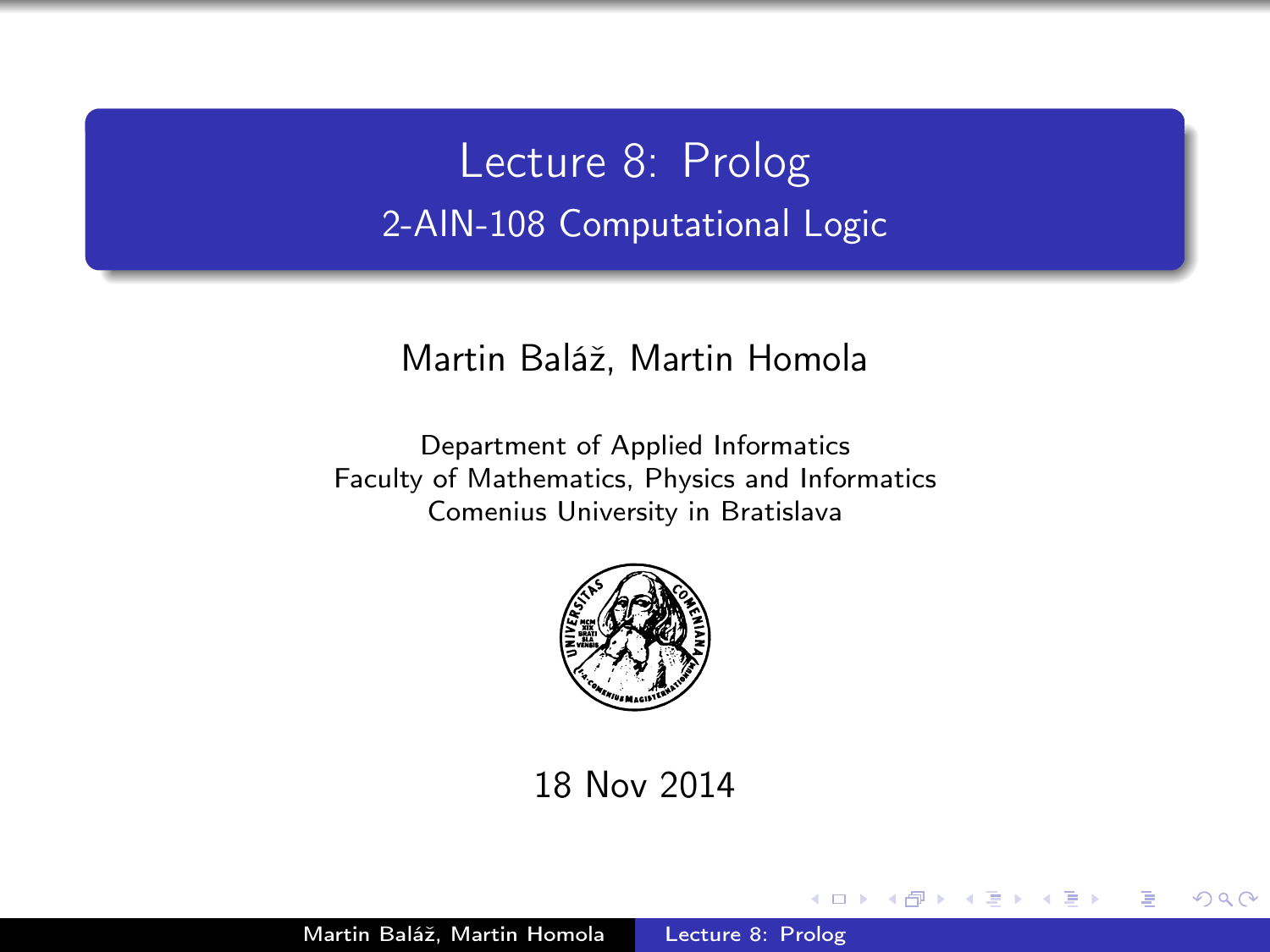## Example

Logic Program:

$$
\begin{array}{lcl} \mathit{father}(\mathit{abraham}, \mathit{isaac}) &\leftarrow\\ \mathit{mother}(\mathit{sarah}, \mathit{isaac}) &\leftarrow\\ \mathit{father}(\mathit{isaac}, \mathit{jacob}) &\leftarrow\\ \mathit{parent}(X, Y) &\leftarrow\mathit{father}(X, Y)\\ \mathit{parent}(X, Y) &\leftarrow\mathit{mother}(X, Y)\\ \mathit{ancestor}(X, Y) &\leftarrow\mathit{parent}(X, Y)\\ \mathit{ancestor}(X, Z) &\leftarrow\mathit{parent}(X, Y), \mathit{ancestor}(Y, Z) \end{array}
$$

Query:

$$
(\exists X)(\exists Y) \text{ancestor}(X, Y)?
$$

Answer:

Yes for 
$$
X = abraham
$$
,  $Y = isaac$ ;  $X = sarah$ ,  $Y = isaac$ ;  $X = abraham$ ,  $Y = jacob$ .

 $\leftarrow$ 

 $\,$ × 同  $\,$   $\,$ ≣ ×,  $\,$ 

× D. Þ

ă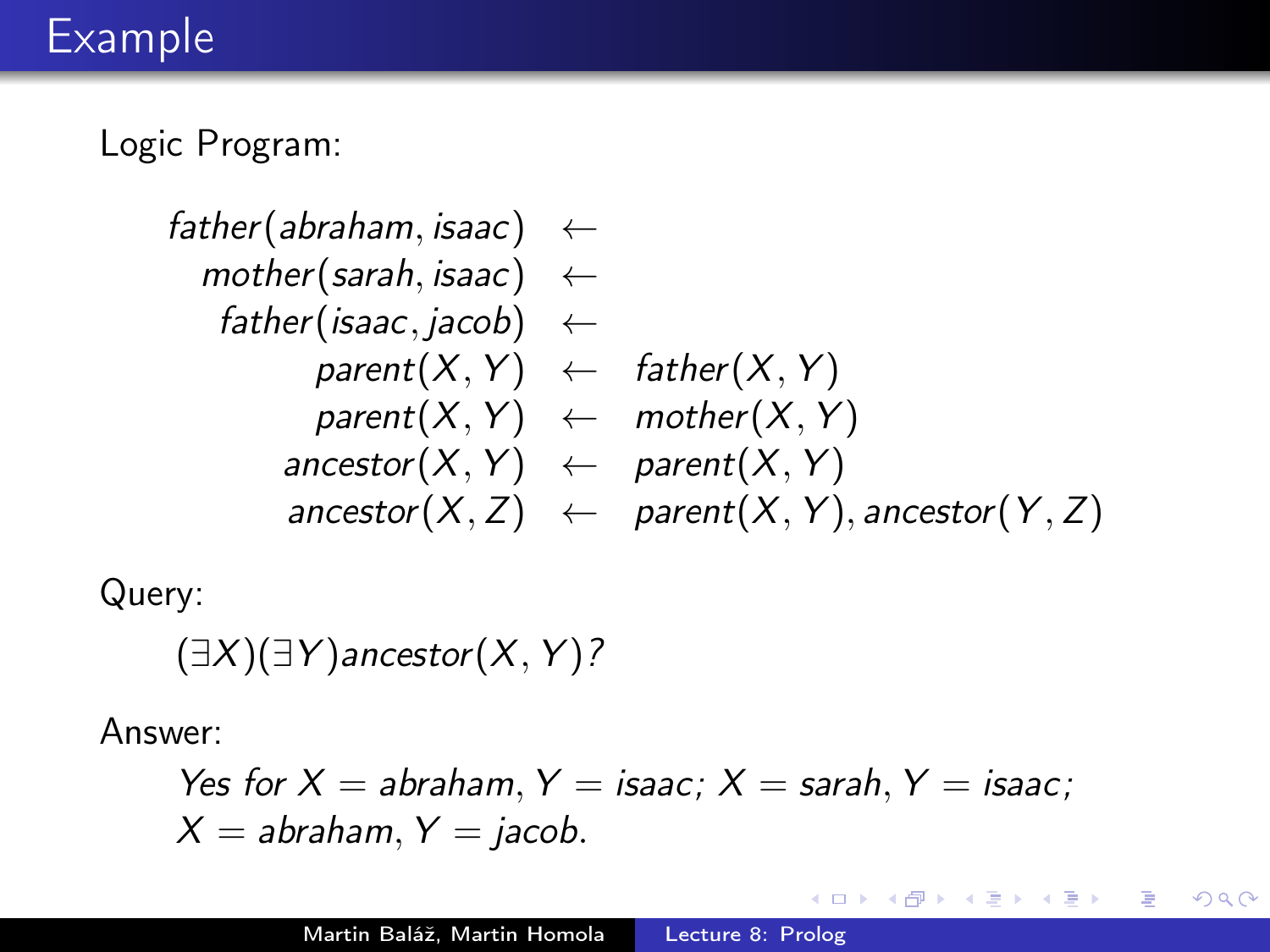

4日)

**K 伊 ▶ → 手** 

 $\sim$ э  $\,$ ×.

Ε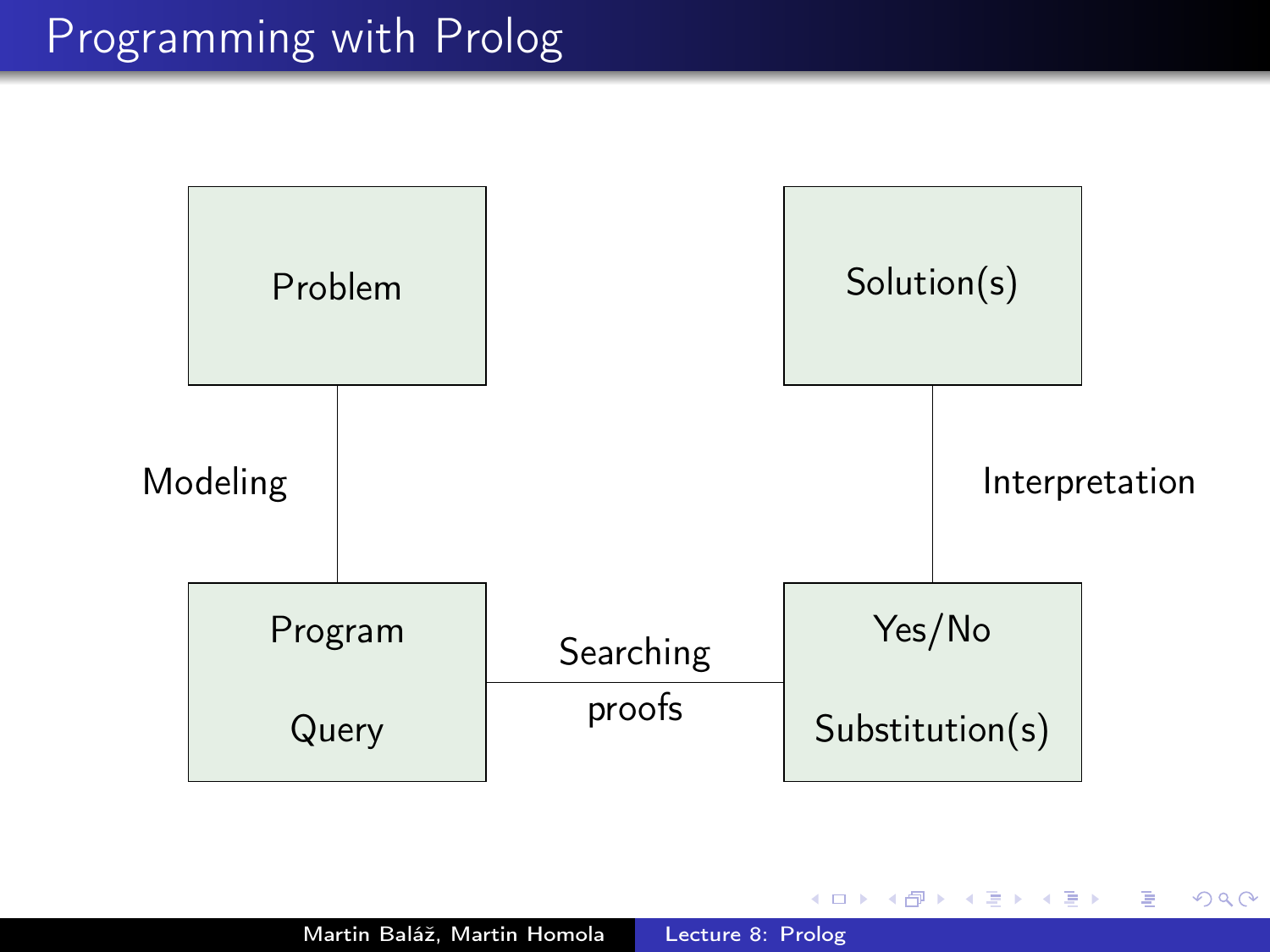## First-Order Logic

 $T \models (\exists X)(\exists Y)$ ancestor $(X, Y)$  iff

for all interpretations I holds  $I \models T \Rightarrow I \models (\exists X)(\exists Y)$  ancestor  $(X, Y)$  if f

there does not exist an interpretation *I* such that  $I \models T$  but  $I \not\models (\exists X)(\exists Y)$ ancestor $(X, Y)$  iff

there does not exist an interpretation I such that  $I \models T$  and  $I \models (\forall X)(\forall Y)$ ¬ancestor $(X, Y)$  iff

there does not exist an interpretation  $I$  such that  $I \models \top \cup \{(\forall X)(\forall Y) \neg$ ancestor $(X, Y) \}$  iff

 $T \cup \{(\forall X)(\forall Y) \neg$ ancestor $(X, Y)\}$  is unsatisfiable

押り メミメ メミメー

 $\Omega$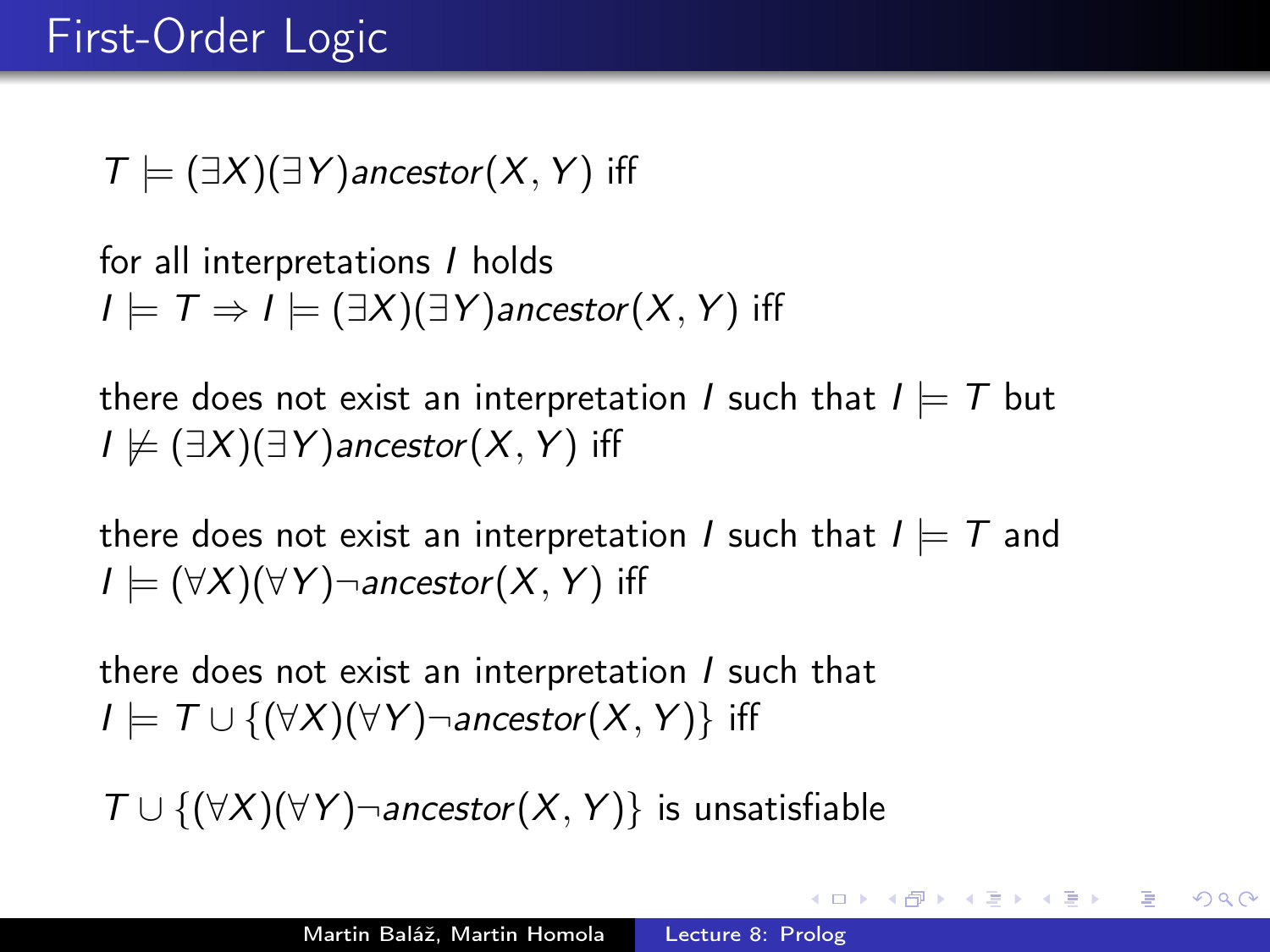# First-Order Logic

- <span id="page-4-5"></span>(a) father(abraham, isaac)
- (b) mother(sarah, isaac)
- (c) father(isaac, jacob)
- (d)  $\neg$ father(X, Y)  $\lor$  parent(X, Y)
- (e)  $\neg$ mother(X, Y)  $\lor$  parent(X, Y)
- (f)  $\neg parent(X, Y) \vee ancestor(X, Y)$
- $(g)$   $\neg$ parent $(X, Y)$   $\vee$   $\neg$ ancestor $(Y, Z)$   $\vee$  ancestor $(X, Z)$
- <span id="page-4-4"></span><span id="page-4-2"></span><span id="page-4-0"></span> $(1)$   $\neg$  ancestor  $(X, Y)$  (Query) (2)  $\neg$ *parent*(*X*, *Y*) (Resolution of [1](#page-4-0) and [f](#page-4-1) using  $\theta_1 = \{\}\$ ) (3)  $\neg$  father(X, Y) (Resolution of [2](#page-4-2) and [d](#page-4-3) using  $\theta_2 = \{\}\)$ (4)  $\perp$  (Resolution of [3](#page-4-4) [a](#page-4-5)nd a using  $\theta_3 = \{X/abraham, Y/isaac\}$ )

<span id="page-4-3"></span><span id="page-4-1"></span>∢ 何 ▶ → ヨ ▶ → ヨ ▶ →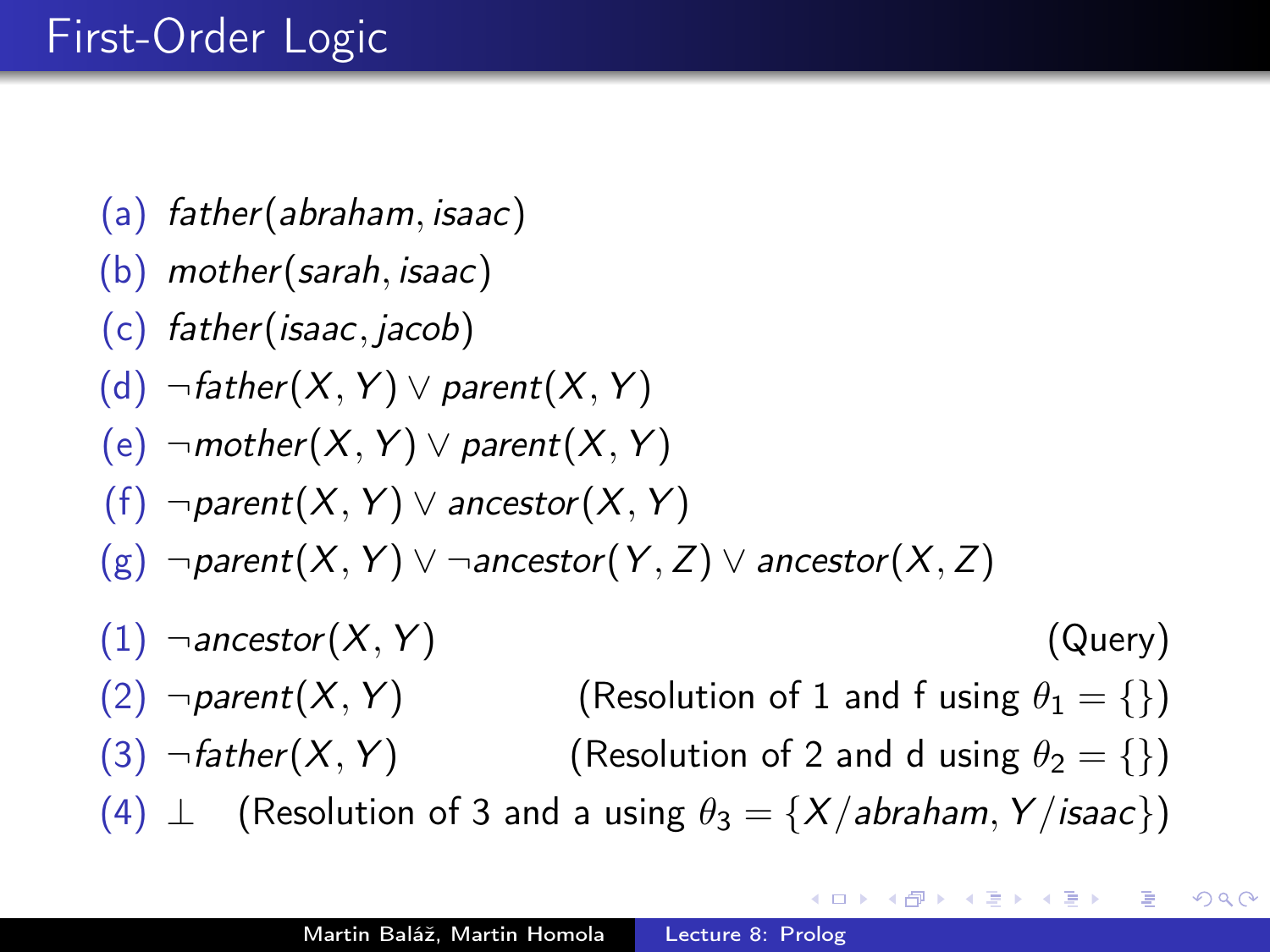$P \models (\exists X)(\exists Y)$ ancestor $(X, Y)$  iff  $P \cup \{(\forall X)(\forall Y)\}$  ancestor $(X, Y)$  is unsatisfiable iff  $P \cup \{\leftarrow$  ancestor(X, Y)} is unsatisfiable

 $2990$ 

∍

御き メミメ メミメー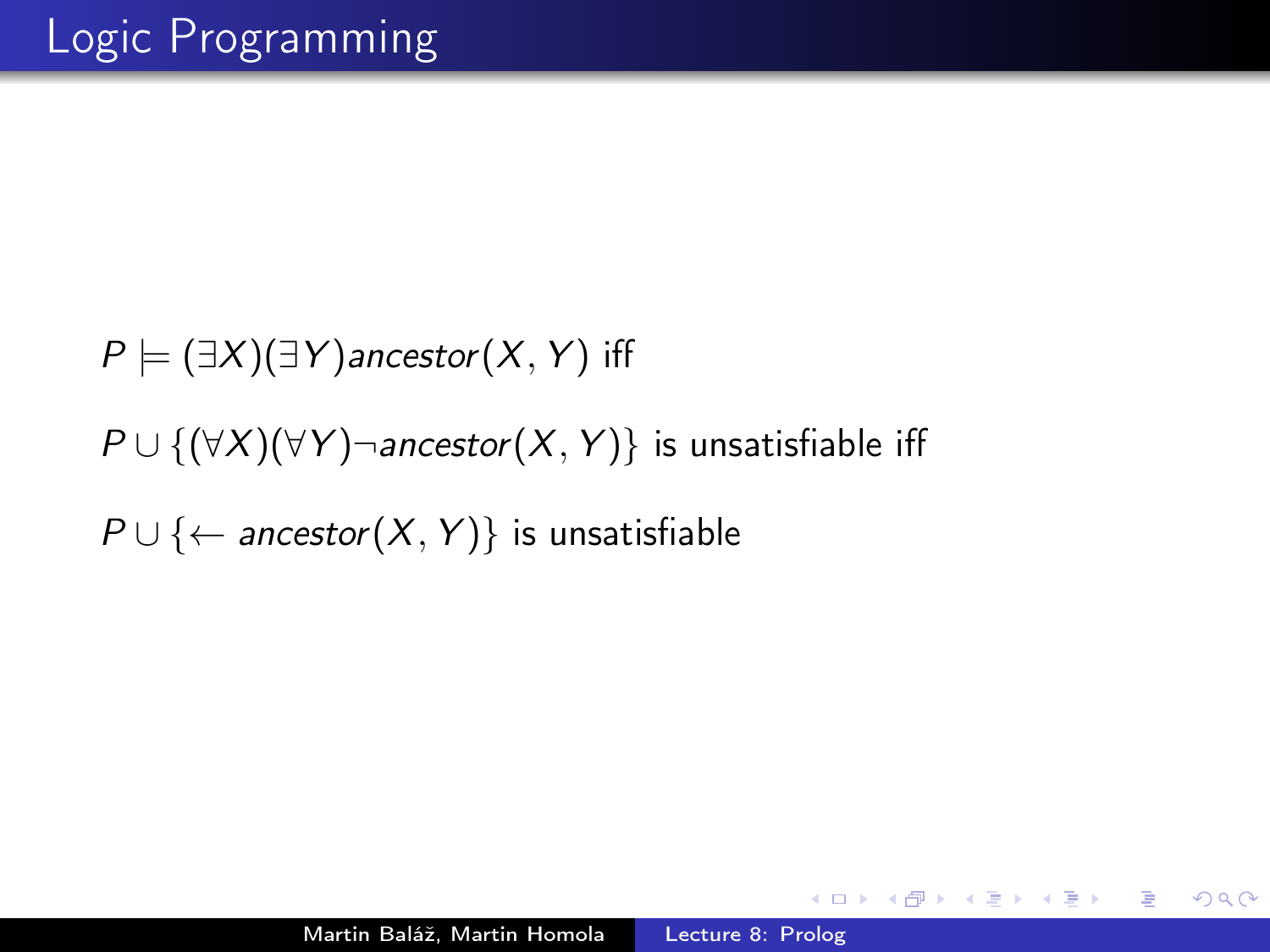# Logic Programming

- <span id="page-6-5"></span>(a) father(abraham, isaac)  $\leftarrow$
- (b) mother(sarah, isaac)  $\leftarrow$
- (c) father(isaac, jacob)  $\leftarrow$
- (d) parent $(X, Y) \leftarrow$  father $(X, Y)$
- <span id="page-6-3"></span>(e) parent $(X, Y) \leftarrow$  mother $(X, Y)$
- (f) ancestor(X, Y)  $\leftarrow$  parent(X, Y)
- $(g)$  ancestor $(X, Z) \leftarrow$  parent $(X, Y)$ , ancestor $(Y, Z)$
- <span id="page-6-4"></span><span id="page-6-2"></span><span id="page-6-0"></span> $(1) \leftarrow$  ancestor $(X, Y)$  (Query)  $(2) \leftarrow$  parent $(X, Y)$  (Resolution of [1](#page-6-0) and [f](#page-6-1) using  $\theta_1 = \{\}\$ )  $(3) \leftarrow$  father(X, Y) (Resolution of [2](#page-6-2) and [d](#page-6-3) using  $\theta_2 = \{\}\$  $(4) \leftarrow$  (Resolution of [3](#page-6-4) [a](#page-6-5)nd a using  $\theta_3 = \{X/abraham, Y/isaac\}$ )

<span id="page-6-1"></span>∢ 何 ▶ → ヨ ▶ → ヨ ▶ →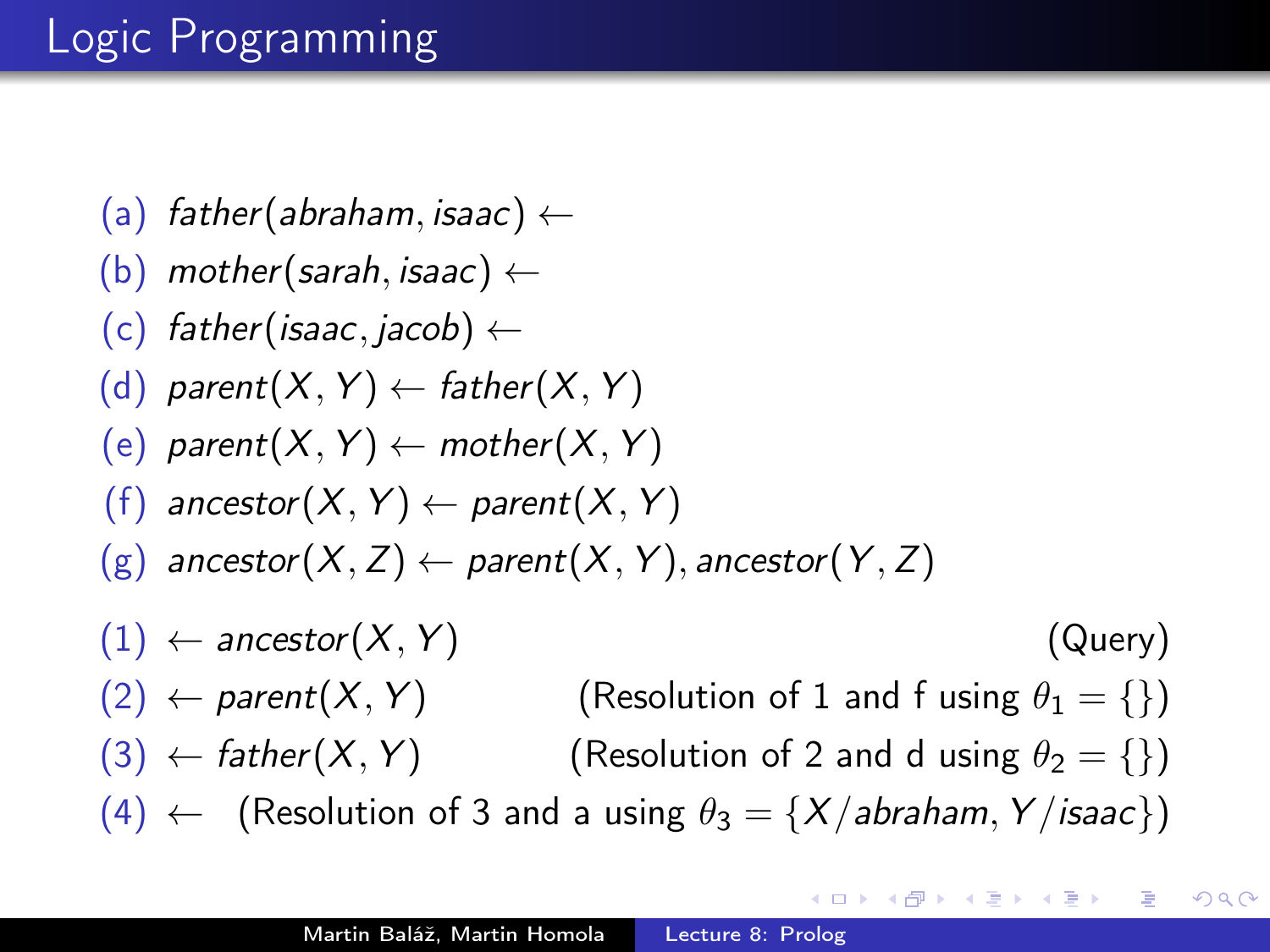## Resolution for Definite Logic Programs

SLD-resolution ≡ Linear resolution with Selection function for Definite clauses.

## Definition (Definite Goal)

A definite goal is a rule of the form

$$
\leftarrow A_1,\ldots,A_n
$$

where  $0 \leq n$  and each  $A_i$ ,  $0 < i \leq n$ , is an atom.

#### Definition (Resolvent)

Let G be a definite goal  $\leftarrow A_1, \ldots, A_{k-1}, A_k, A_{k+1}, \ldots, A_m$  $A_k$  be a selected atom, and r be a definite rule  $B_0 \leftarrow B_1, \ldots, B_n$ . We say that a goal  $G'$  is a resolvent derived from  $G$  and  $r$  using  $\theta$ if  $\theta$  is the most general unifier of  $A_k$  and  $B_0$  and  $G'$  has the form  $\leftarrow (A_1, \ldots, A_{k-1}, B_1, \ldots, B_n, A_{k+1}, \ldots, A_m) \theta.$ 

(ロ) (母) (ヨ) (

Ė

(手) ト

 $QQ$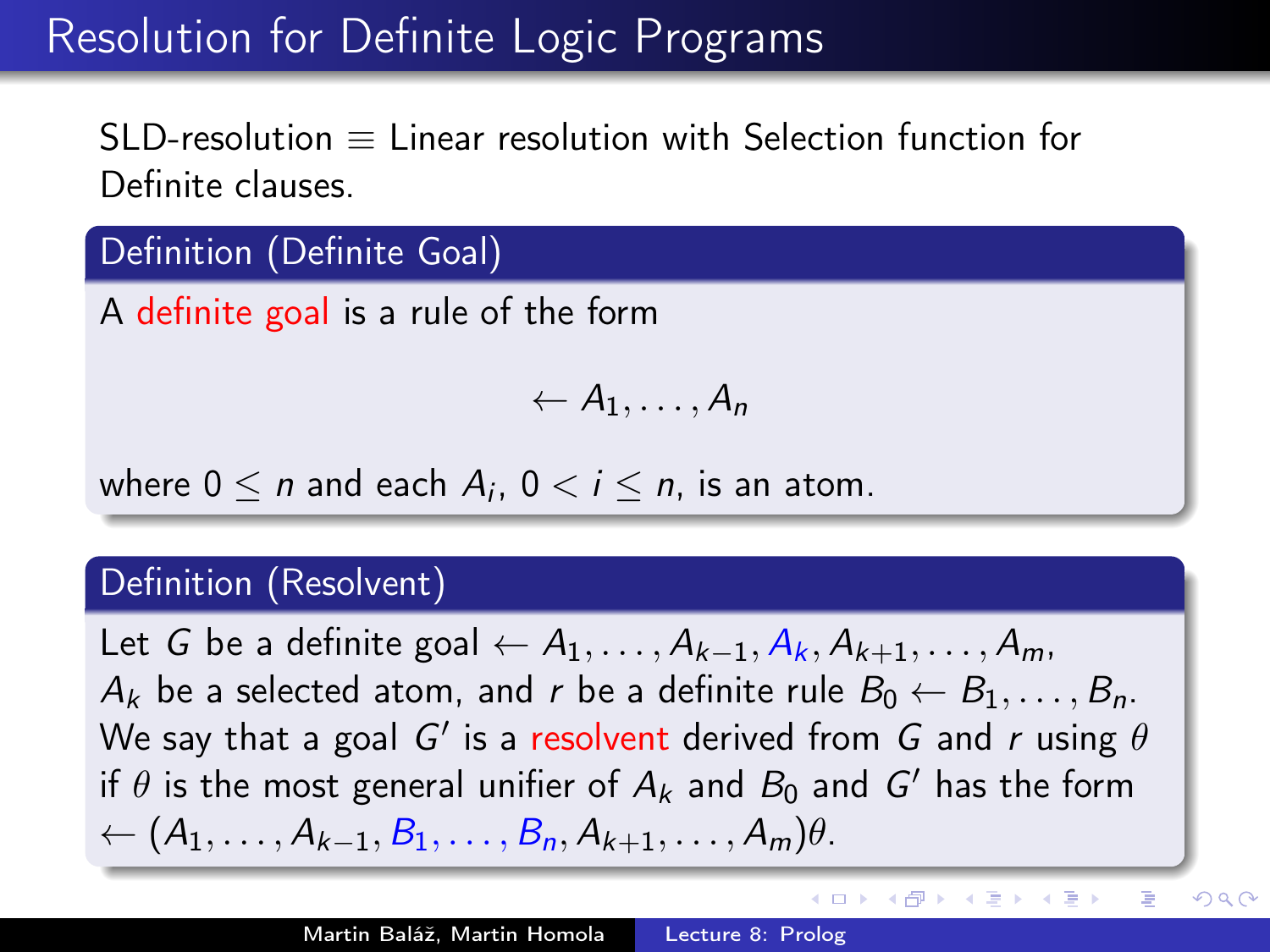### Definition (SLD-derivation)

Let P be a definite logic program and G be a definite goal. An SLD-derivation of  $P \cup \{G\}$  is a (posibly infinite) sequence of goals  $G = G_0, \ldots, G_i, \ldots$ , where each  $G_{i+1}$  is a resolvent obtained from  $G_i$  and a rule  $r_{i+1}$  from P using  $\theta_{i+1}$ .

#### Definition (Successful, Failed, and Infinite Derivation)

A successful derivation ends in empty goal  $\leftarrow$ . A failed derivation ends in non-empty goal with the property that all atoms does not unify with the head of any rule. An infinite derivation is an infinite sequence of goals.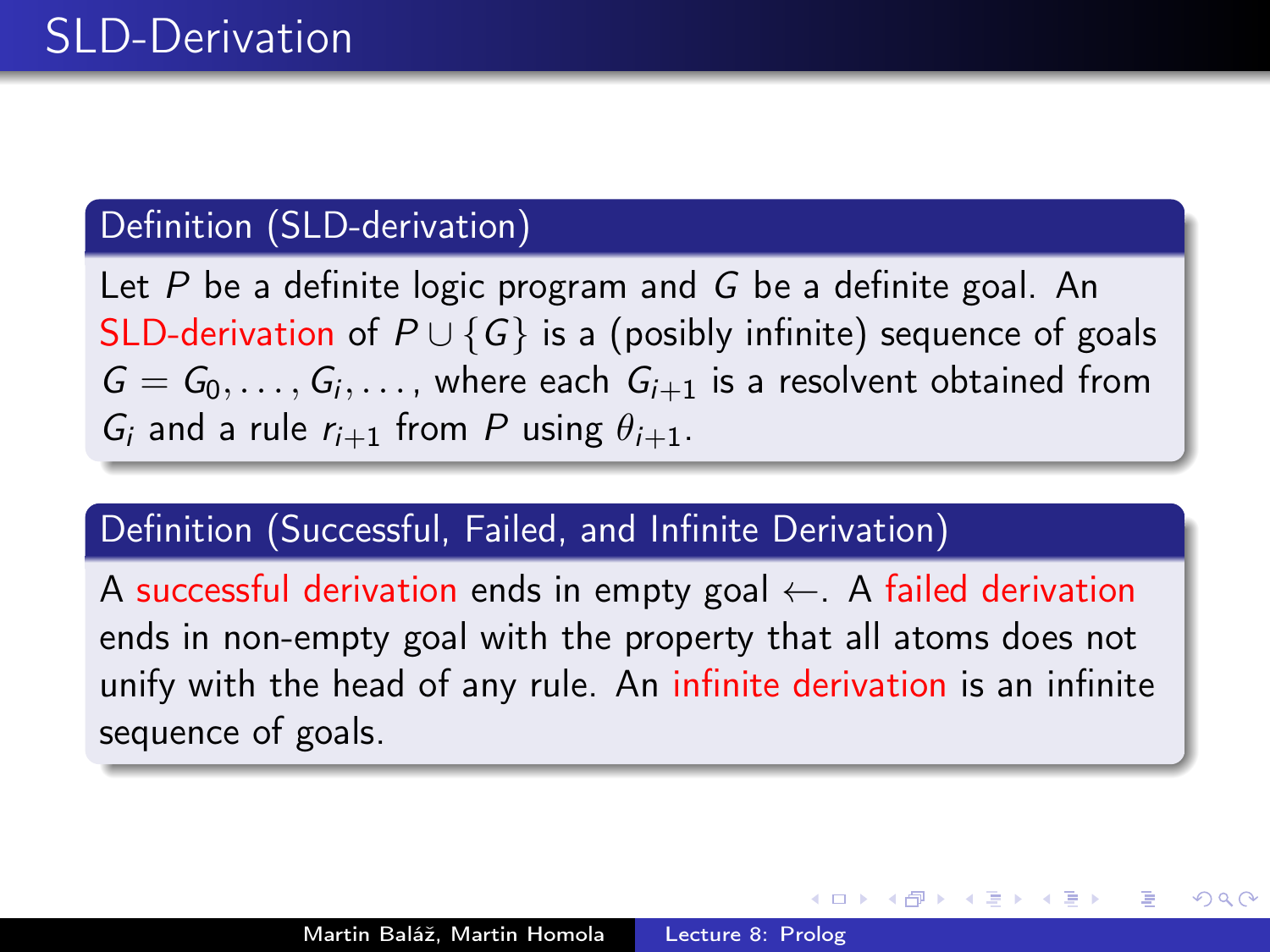## Definition (SLD-Tree)

Let  $P$  be a definite logic program and  $G$  be a definite goal. An SLD-tree for  $P \cup \{G\}$  is a minimal tree satisfying the following:

- Each node of the tree is a (possibly empty) definite goal
- The root is G
- If  $G'$  is a node of the tree and  $G''$  is a resolvent derived from  $G'$ , then  $G'$  has a child  $G''$

## Standard Prolog

- selects the first literal in the goal
- chooses rules for unification in order as they appear in the logic program

つくい

• uses depth-first search strategy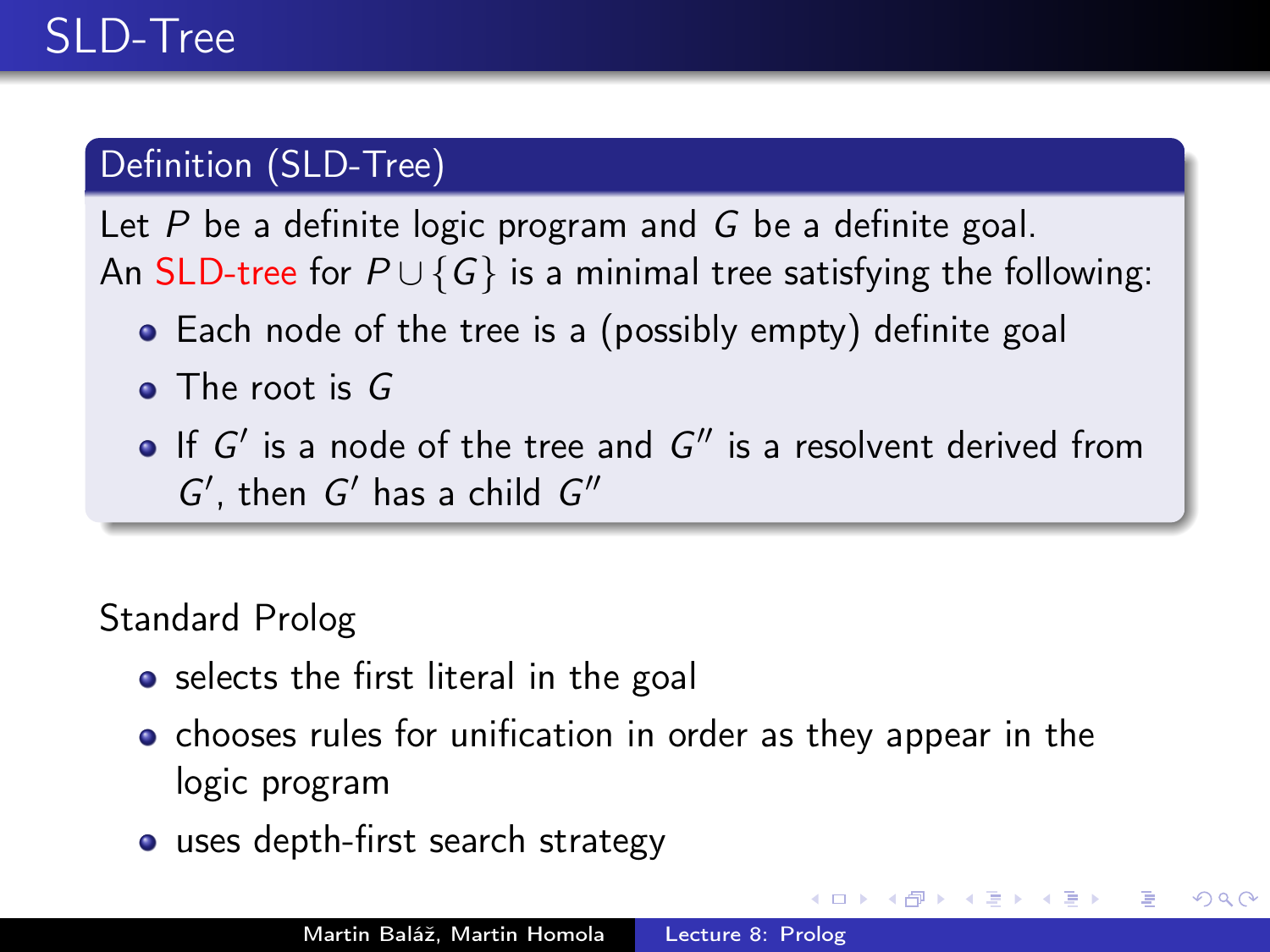#### Definition (Correct Answer)

Let  $P$  be a definite logic program and  $G$  be a definite goal  $\leftarrow A_1, \ldots, A_n$ . An answer for  $P \cup \{G\}$  is a substitution for variables in G. An answer  $\theta$  for  $P \cup \{G\}$  is correct iff  $P \models (A_1, \ldots, A_n)\theta$ .

#### Definition (Computed Answer)

Let  $G_0, \ldots, G_n$  be a successful derivation using  $\theta_1, \ldots, \theta_n$ . Then  $\theta_1 \dots \theta_n$  restricted to the variables of G is the computed answer.

つくへ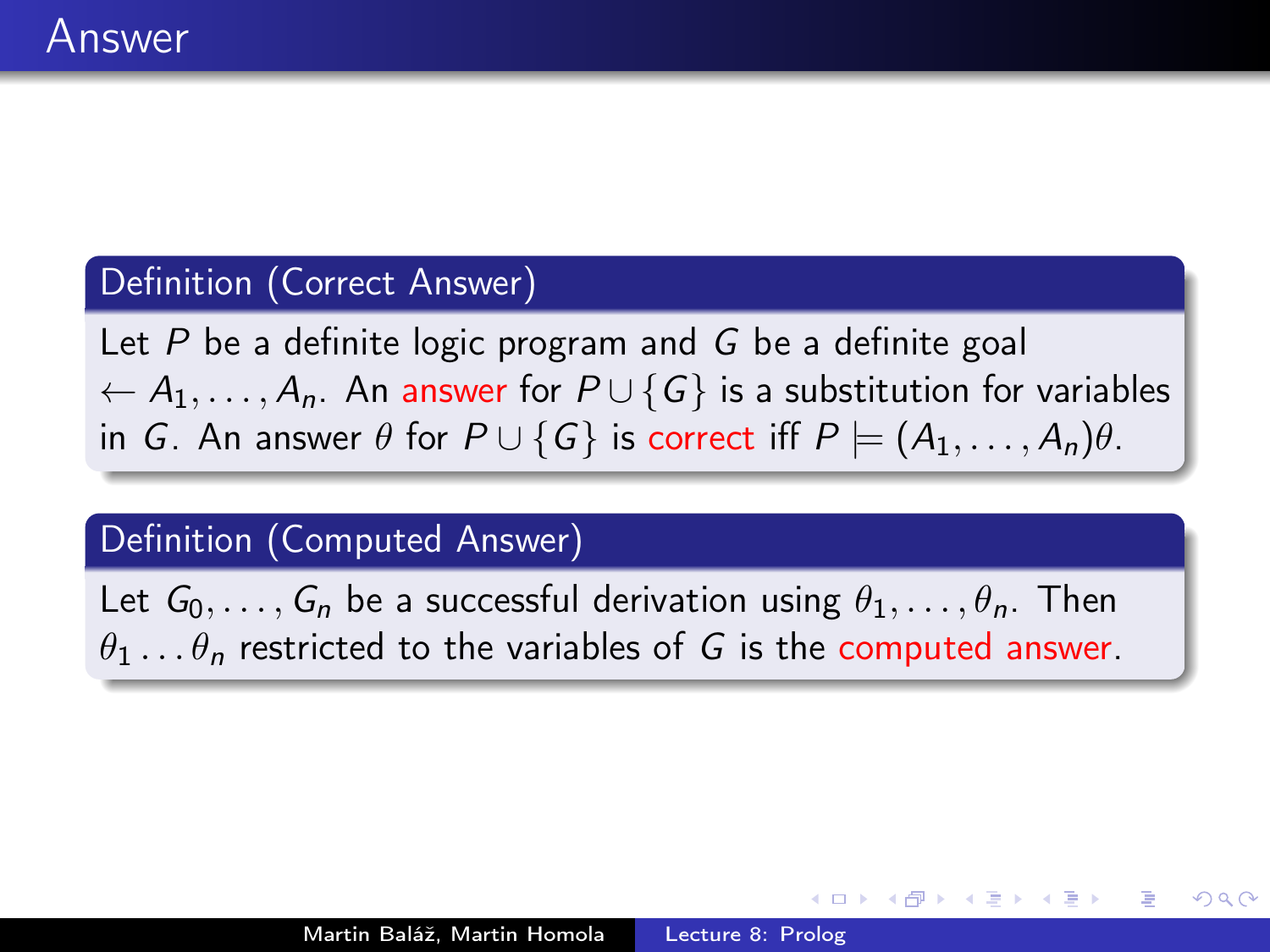### Theorem (Soundness)

Let P be a definite logic program and G be a definite goal. Every computed answer for  $P \cup \{G\}$  is a correct answer for  $P \cup \{G\}$ .

#### Theorem (Completeness)

Let P be a definite logic program and G be a definite goal. For every correct answer  $\theta$  for  $P \cup \{G\}$  there exists a computed answer σ for  $P \cup \{G\}$  and a substitution  $\gamma$  such that  $\theta = \sigma \gamma$ .

#### Fact (Termination)

SLD-resolution may not terminate.

つくへ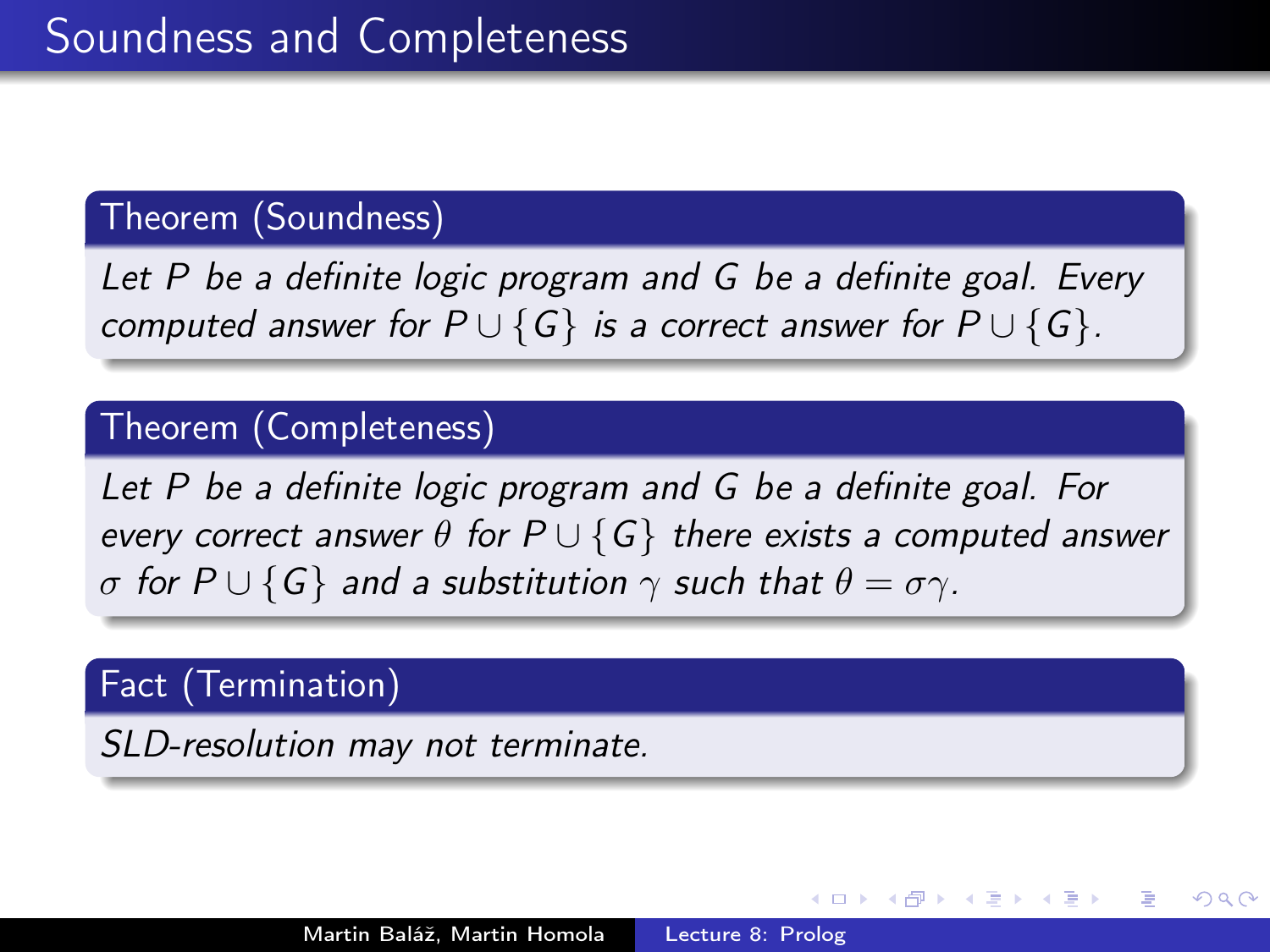## SLDNF-Resolution

SLD-resolution augmented by the negation as failure rule.

Definition (Normal Goal)

A normal goal is a rule of the form

$$
\leftarrow L_1, \ldots, L_n
$$

where  $0 \leq n$  and each  $L_i$ ,  $0 < i \leq n$ , is a literal.

#### Definition (Resolvent)

Let G be a normal goal  $\leftarrow L_1, \ldots, L_{k-1}, L_k, L_{k+1}, \ldots, L_m$  $L_k$  be a selected atom A, and r be a normal rule  $B_0 \leftarrow M_1, \ldots, M_n$ . We say that a goal  $G'$  is a resolvent derived from  $G$  and  $r$  using  $\theta$ if  $\theta$  is the most general unifier of  $L_k$  and  $B_0$  and  $G'$  has the form  $\leftarrow$  (L<sub>1</sub>, ..., L<sub>k−1</sub>, M<sub>1</sub>, ..., M<sub>n</sub>, L<sub>k+1</sub>, ..., L<sub>m</sub>) $\theta$ .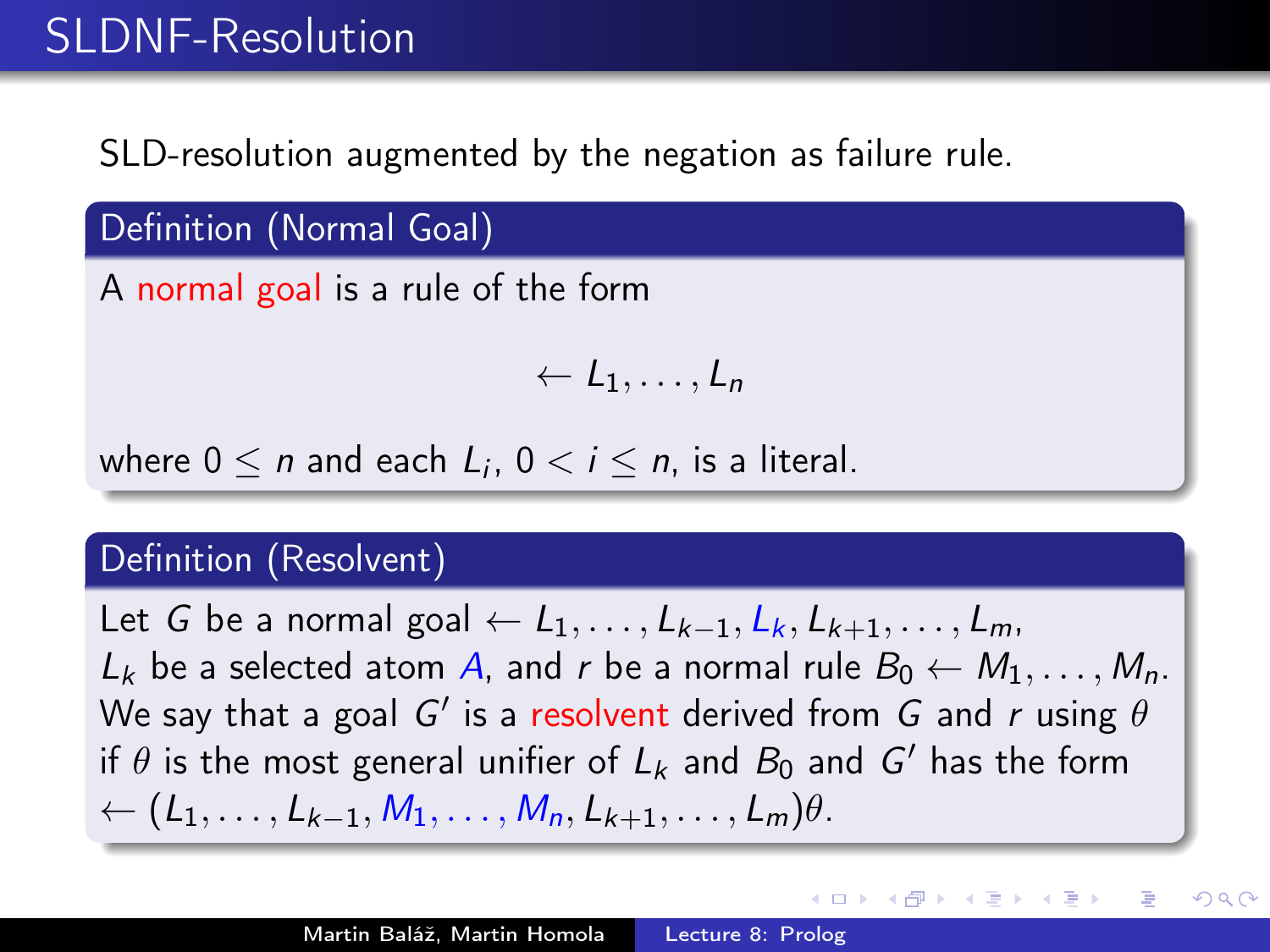#### Definition (Negation as Failure Rule)

Let G be a normal goal  $\leftarrow$   $L_1, \ldots, L_{k-1}, L_k, L_{k+1}, \ldots, L_m$  and  $L_k$  be a selected negated atom  $\sim$  A. We say that a normal goal  $G'$ is obtained from G using negation as failure rule if  $P \cup \{\leftarrow A\}$  has finitely failed SLDNF-tree and  $G'$  has the form ← L1, . . . , Lk−1, Lk+1, . . . , Lm.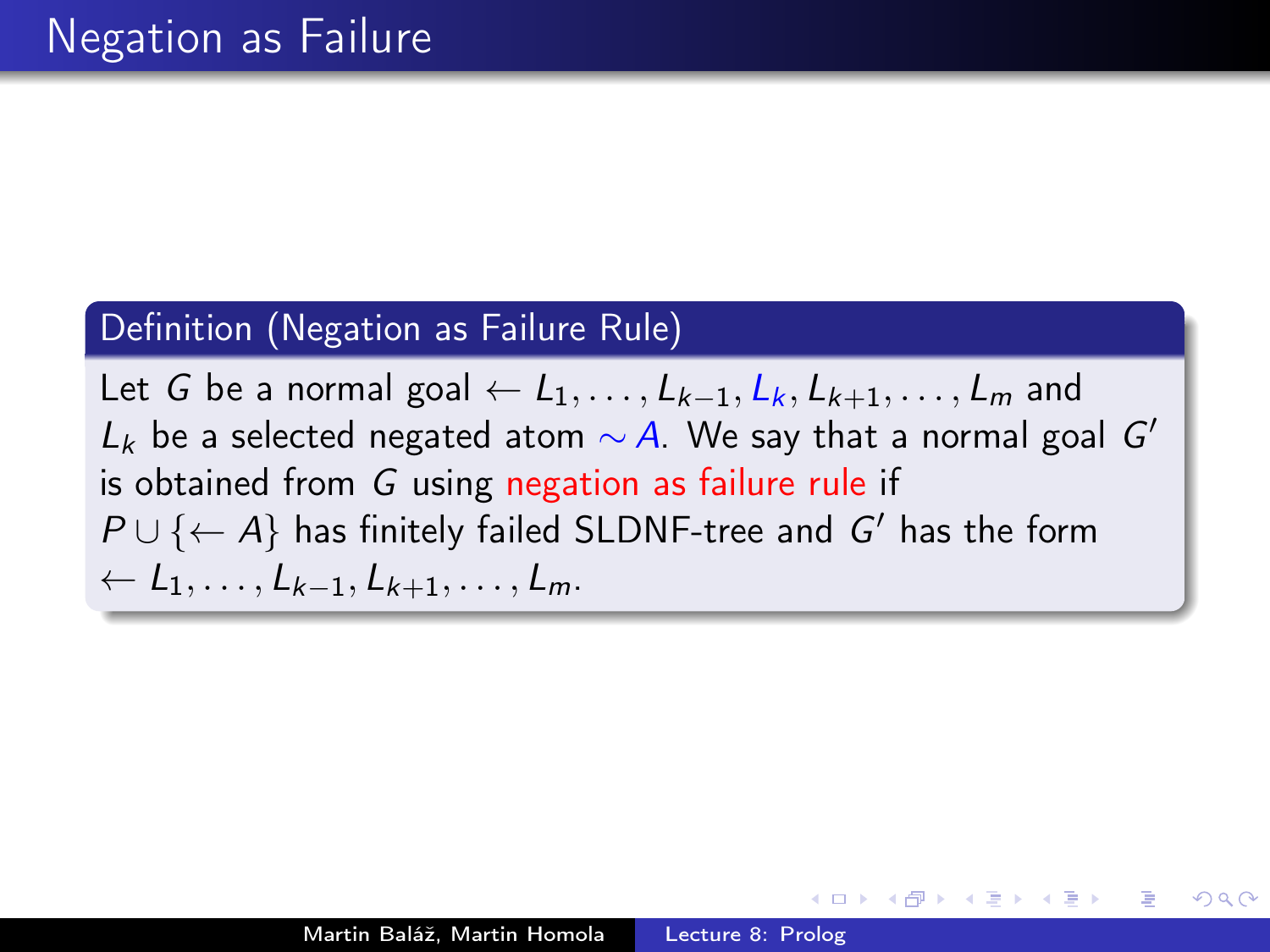## Definition (SLDNF-Derivation)

Let  $P$  be a normal logic program and  $G$  be a normal goal. An SLDNF-derivation of  $P \cup \{G\}$  is a (possibly infinite) sequence of goals  $G=G_0,\ldots,G_i,\ldots$  where each  $G_{i+1}$ 

- is derived from  $G_i$  and a rule  $r_{i+1}$  from P using  $\theta_{i+1}$ , or
- $\bullet$  is obtained from  $G_i$  using negation as failure rule on selected literal ∼ A. In such case,  $r_{i+1} = \leftarrow A$  and  $\theta_{i+1}$  is identity.

#### Definition (Successful, Failed, and Infinite Derivation)

A successful derivation ends in empty goal  $\leftarrow$ . A failed derivation ends in non-empty goal with the property that the selected literal is

- an atom which do not unify with the head of any rule, or
- a negated atom which do not have finitely failed SLDNF-tree.

 $299$ 

An infinite derivation is an infinite sequence of goals.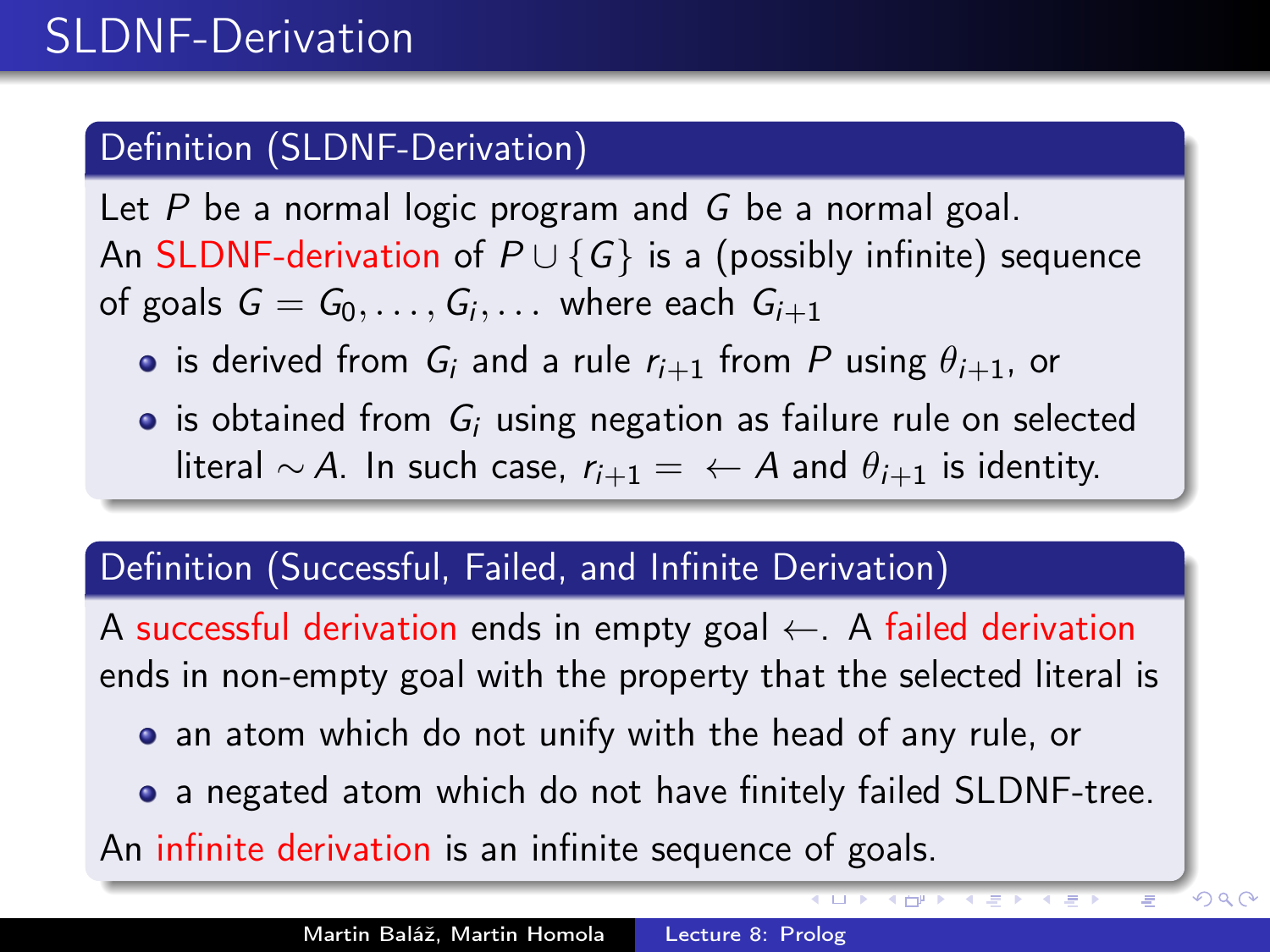## Definition (SLDNF-Tree)

Let  $P$  be a normal logic program and  $G$  be a normal goal. An SLDNF-tree for  $P \cup \{G\}$  is a minimal tree satisfying the following:

- Each node of the tree is a (possibly empty) normal goal
- The root is G
- If  $G'$  is a node of the tree and  $G''$  is a resolvent derived from  $G'$ , then  $G'$  has a child  $G''$
- If  $G'$  is a node of the tree and  $G''$  is obtained from  $G'$  using negation as failure rule, then  $G'$  has a child  $G''$

## Definition (Finitely Failed SLDNF-Tree)

A finitely failed SLDNF-tree is finite and has only failed branches.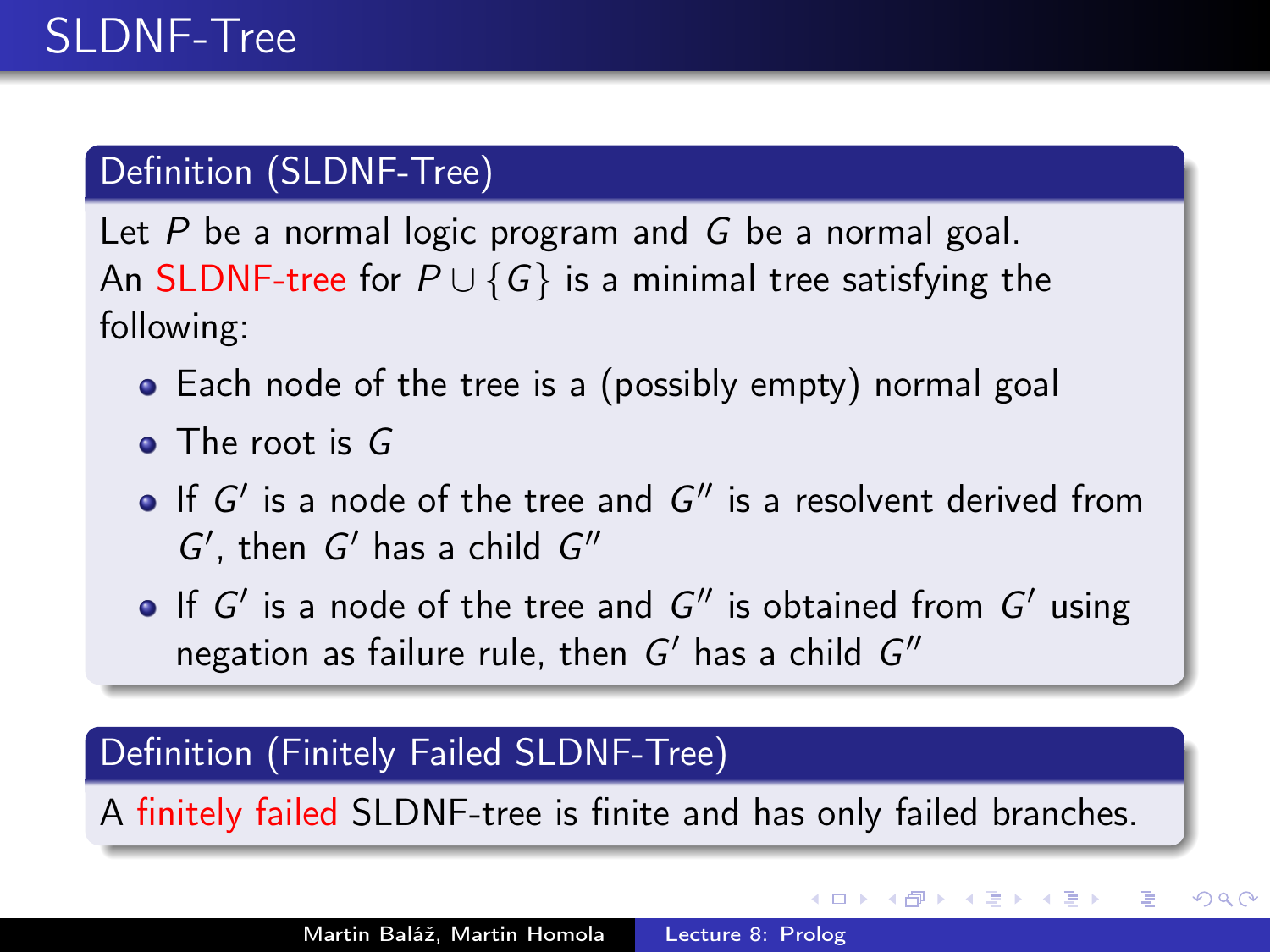Please note, that SLDNF-tree is defined in terms of SLDNF-derivation, and SLDNF-derivation is defined in terms of SLDNF-tree. Such cyclic definitions are not correct. Proper definitions are much more complex, although they capture the same idea. They can be found in:

Lloyd, J. W. (1987). Foundations of Logic Programming. Springer.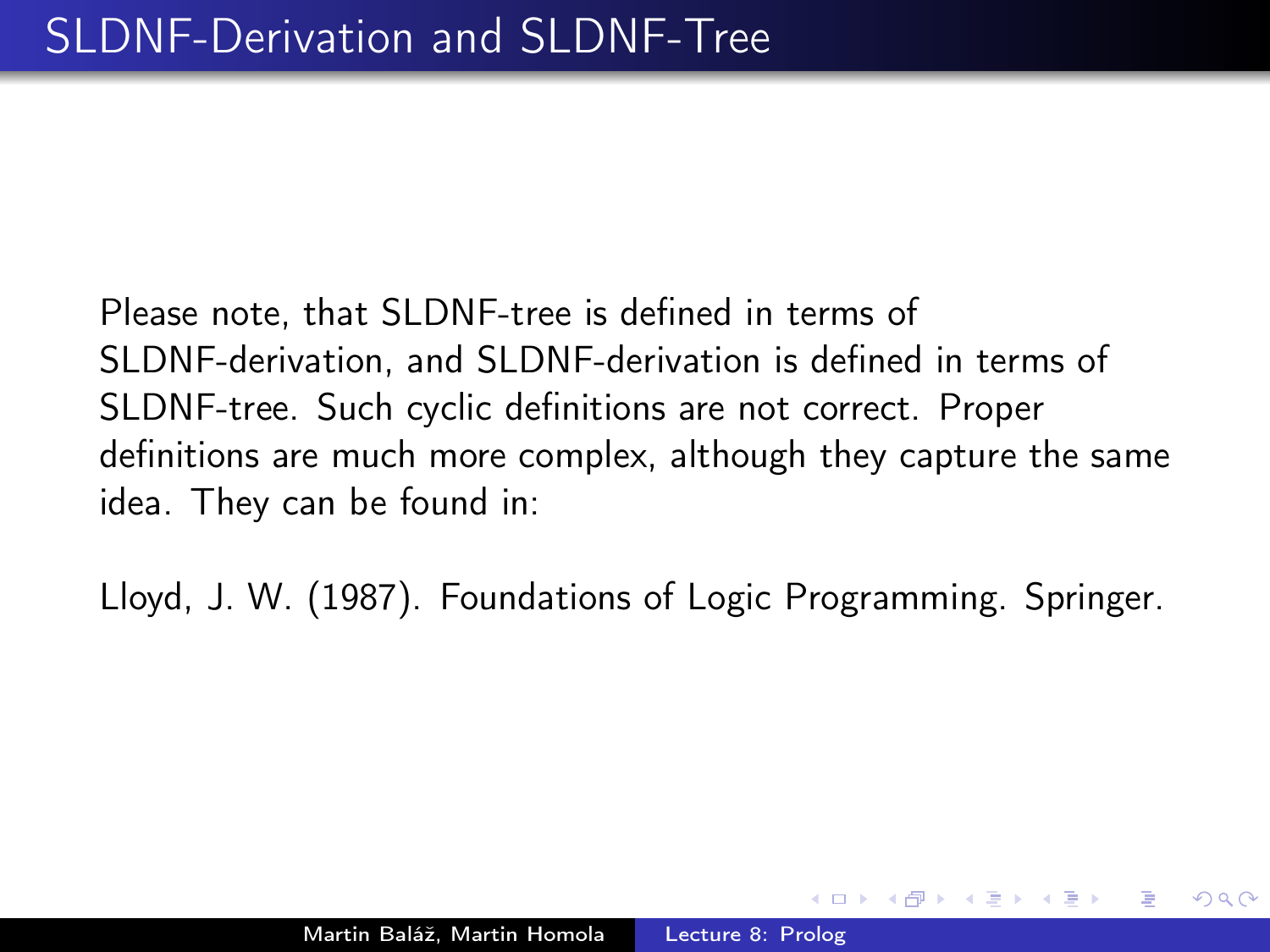#### Definition (Correct Answer)

Let  $P$  be a normal logic program and  $G$  be a normal goal  $\leftarrow L_1, \ldots, L_n$ . An answer for  $P \cup \{G\}$  is a substitution for variables in G. An answer  $\theta$  for  $P \cup \{G\}$  is correct iff  $Comp(P) \models (L_1, \ldots, L_n)\theta.$ 

#### Definition (Computed Answer)

Let  $G_0, \ldots, G_n$  be a successful derivation using  $\theta_1, \ldots, \theta_n$ . Then  $\theta_1 \ldots \theta_n$  restricted to the variables of G is the computed answer.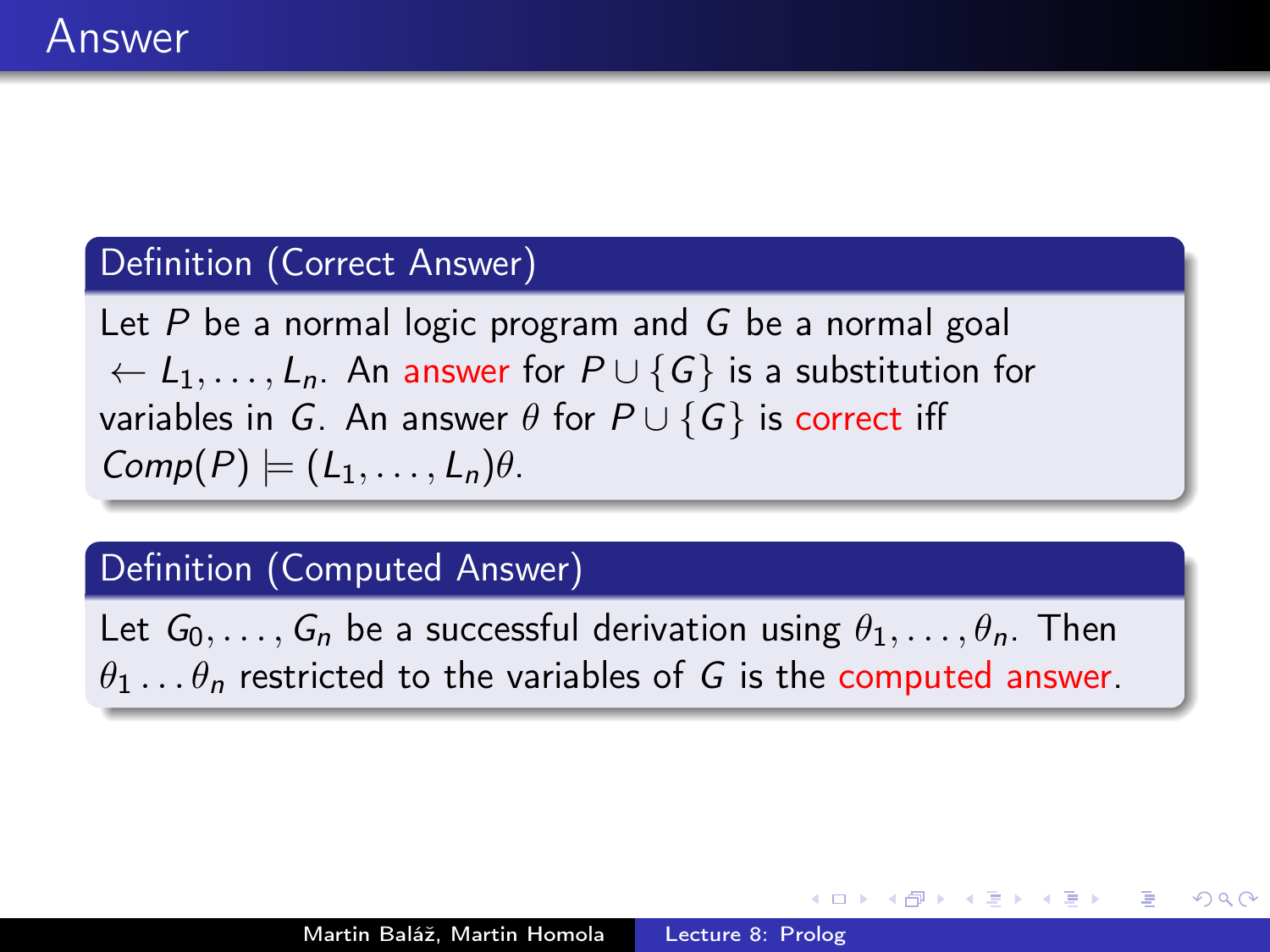#### Theorem (Soundness)

Let P be a normal logic program and G be a normal goal. Every computed answer for  $P \cup \{G\}$  is a correct answer for  $P \cup \{G\}$ .

## Fact (Termination)

SLDNF-resolution may not terminate.

#### Fact (Completeness)

SLDNF-resolution is not complete. Even if it terminates, it may not compute all answers (see floundering).

つくへ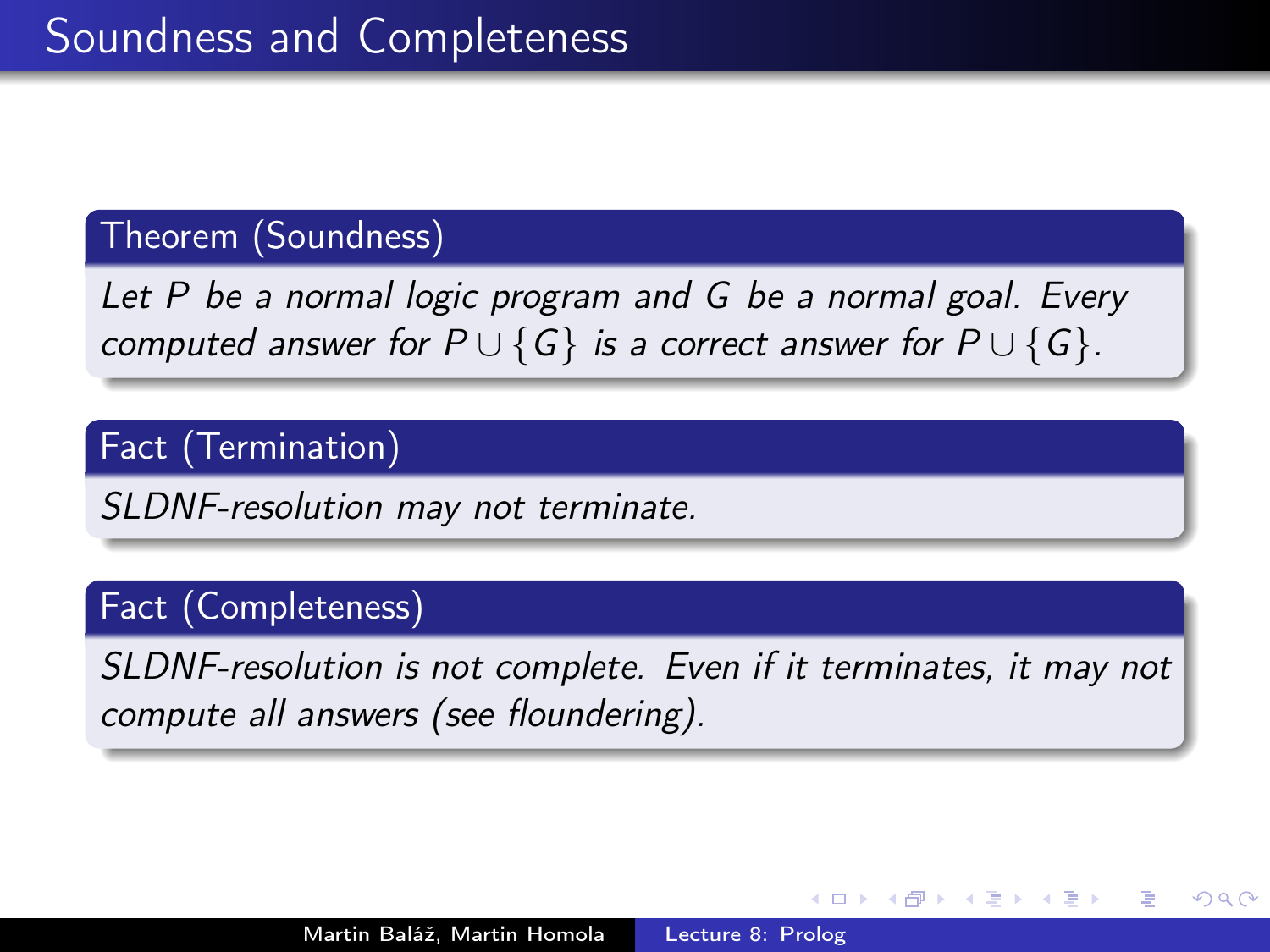```
man(dilbert). man(bill).
husband(bill).
single(X) :- man(X), \ + husband(X).
? - single(X).
X = \text{dilbert}; No
man(dilbert). man(bill).
husband(bill).
single(X) :- \ + husband(X), man(X).
?- single(X).
No
```
 $2990$ 

э

医尿道下的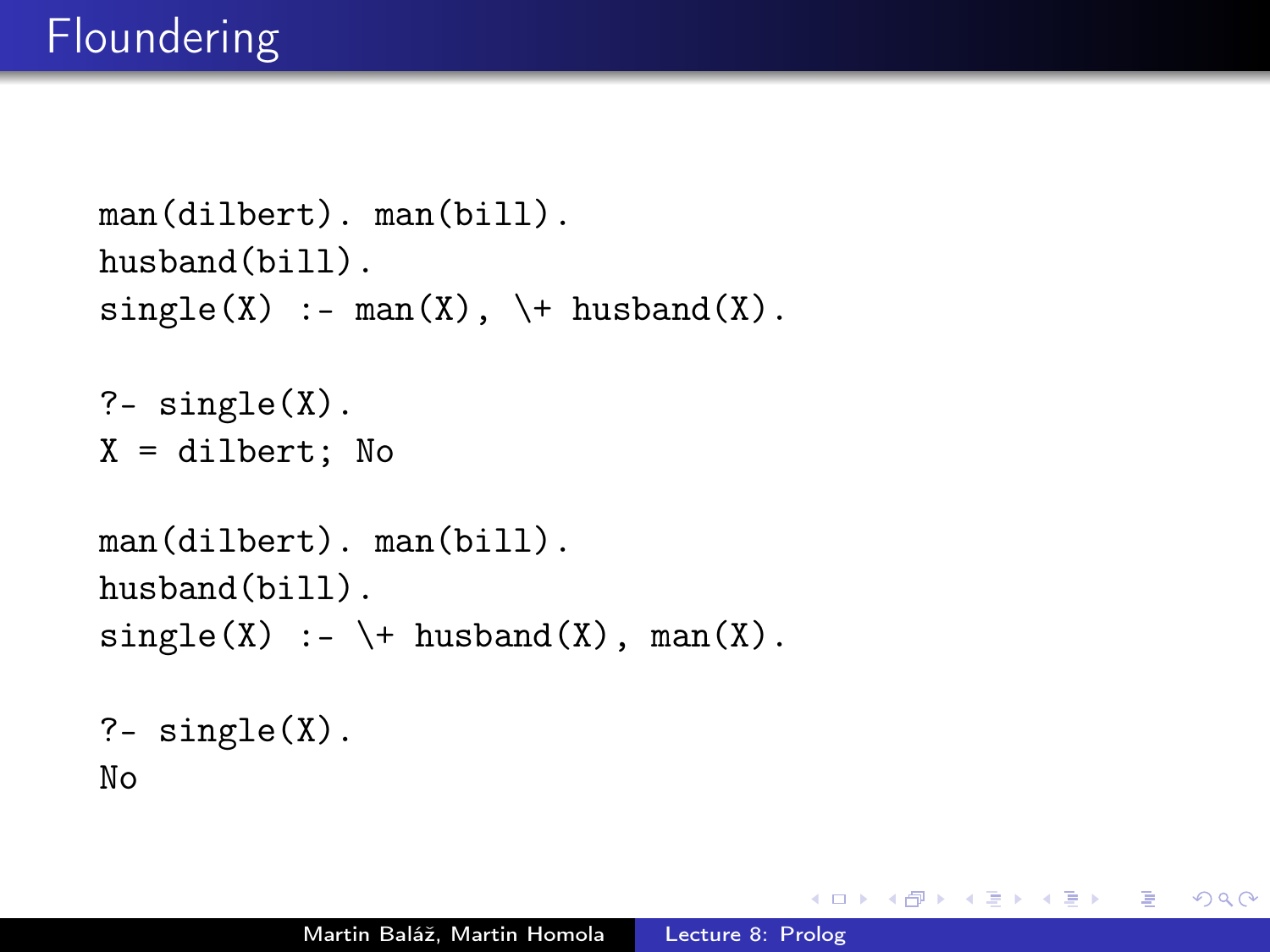What is the nature of floundering problem?

If we want to resolve  $\leftarrow \sim$  husband(X), according to the "negation as failure" rule, we check whether  $P \cup \{\leftarrow \text{husband}(X)\}$  has finitely failed SLDNF-tree

Recall that  $\leftarrow \sim$  husband(X) stands for  $\sim$ ( $\exists X$ )  $\sim$  husband(X), and ← husband(X) stands for  $\sim(\exists X)$ husband(X). They are not complementary formulas!

On the other hand, if we want to resolve  $\leftarrow \sim$  husband(dilbert), we check whether  $P \cup \{\leftarrow \text{husband}(\text{dilbert})\}$  has finitely failed SLDNF-tree. In this case,  $\sim$  husband(dilbert) and husband(dilbert) are complementary. Flounering problem can occur only when we resolve negated atom containing a variable.

 $\langle \langle \langle \langle \overline{q} \rangle \rangle \rangle \rangle$  (  $\langle \langle \rangle \rangle \rangle$  ) (  $\langle \rangle \rangle \rangle$  )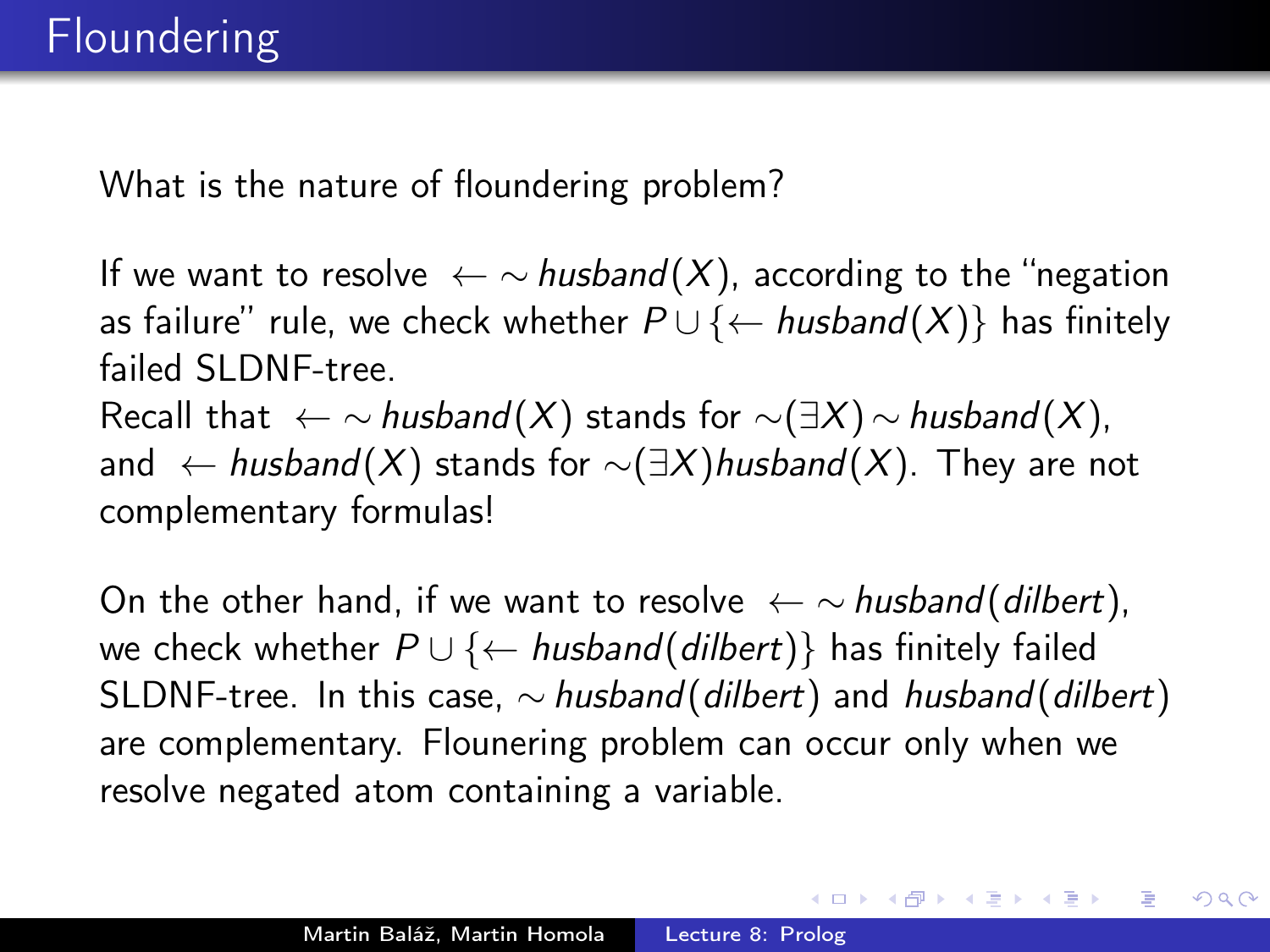```
on(a, b). on(b, c).
above(X, Y) := on(X, Y).
above(X, Y): - above(X, Z), on(Z, Y).
?- above(a, c).
Yes;
Error: Stack overflow.
on(a, b). on(b, c).
above(X, Y): - above(X, Z), on(Z, Y).
above(X, Y) := on(X, Y).
?- above(a, c).
```
Error: Stack overflow.

 $\Omega$